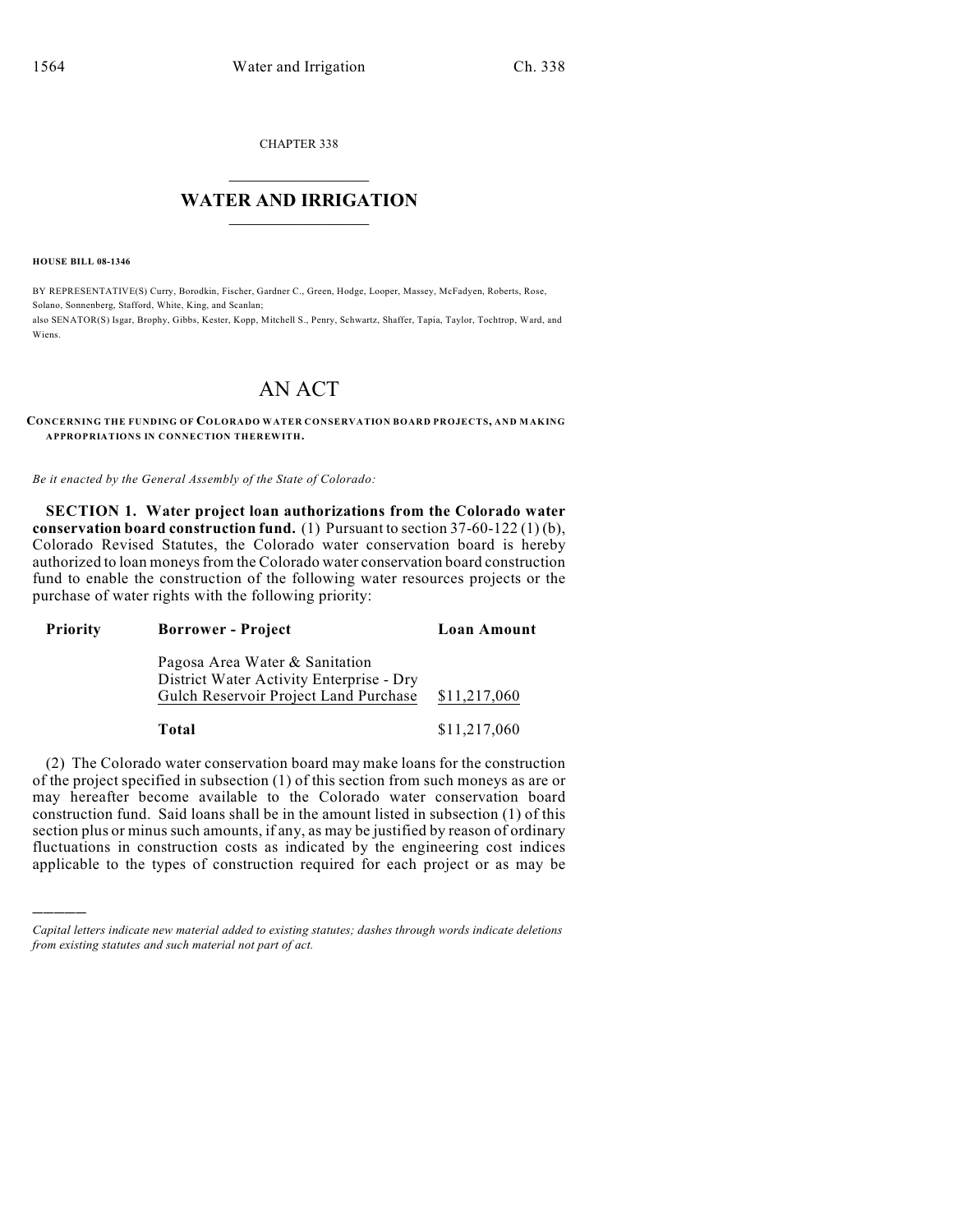justified by reason of changes in the plans for a project due to differing or unforeseen site conditions, errors or omissions in the plans and specifications, changes instituted by regulatory agencies, or changes in material quantities beyond contract limits.

(3) Pursuant to section 37-60-120 (1), Colorado Revised Statutes, the board shall require such terms and conditions in such contracts as will ensure repayment of funds made available by it. The board shall not disburse any moneys for any loan authorized by subsection (1) of this section unless and until it is satisfied, at its sole discretion, that the recipient of any such loan will be able to make repayment pursuant to the terms and conditions established by the board and by subsection (1) of this section.

**SECTION 2. Water project loan authorizations from the severance tax trust fund perpetual base account.** (1) Pursuant to section 39-29-109 (1) (a) (I), Colorado Revised Statutes, the Colorado water conservation board is hereby authorized to loan moneys from the severance tax trust fund perpetual base account to enable the construction of the following water resources projects with the following priority:

| <b>Priority</b> | <b>Borrower</b> - Project                                                   | <b>Loan Amount</b> |
|-----------------|-----------------------------------------------------------------------------|--------------------|
|                 | Republican River Water Conservation<br>District Water Activity Enterprise - |                    |
|                 | Republican River Compact Compliance                                         |                    |
|                 | Pipeline                                                                    | \$60,600,000       |
|                 | Total                                                                       | \$60,600,000       |

(2) The Colorado water conservation board may make loans for the construction of the project specified in subsection (1) of this section from such moneys as are or may hereafter become available to the severance tax trust fund perpetual base account. Said loans shall be in the amounts listed in subsection (1) of this section plus or minus such amounts, if any, as may be justified by reason of ordinary fluctuations in construction costs as indicated by the engineering cost indices applicable to the types of construction required for each project or as may be justified by reason of changes in the plans for a project due to differing or unforeseen site conditions, errors or omissions in the plans and specifications, changes instituted by regulatory agencies, or changes in material quantities beyond contract limits.

(3) Pursuant to section 37-60-120 (1), Colorado Revised Statutes, the board shall require such terms and conditions in such contracts as will ensure repayment of funds made available by it. The board shall not disburse any moneys for any loan authorized by subsection (1) of this section unless and until it is satisfied, at its sole discretion, that the recipient of any such loan will be able to make repayment pursuant to the terms and conditions established by the board and by subsection (1) of this section.

**SECTION 3. Satellite monitoring system maintenance - appropriation.** (1) In addition to any other appropriation, there is hereby appropriated, out of any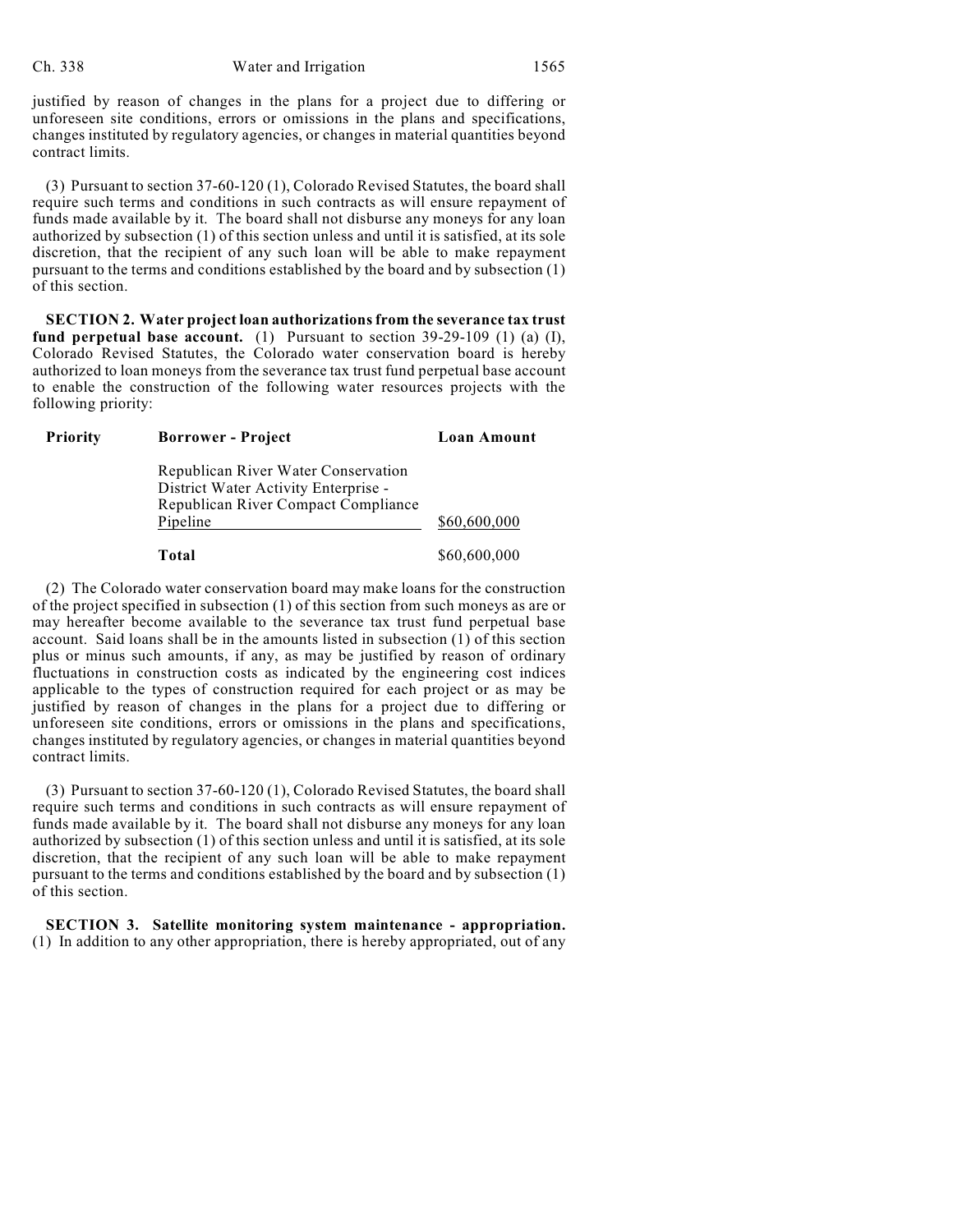moneys in the Colorado water conservation board construction fund not otherwise appropriated, to the department of natural resources, for allocation to the division of water resources, for the fiscal year beginning July 1, 2008, the sum of three hundred fifty thousand dollars (\$350,000), or so much thereof as may be necessary, for renovation of existing gauging stations, replacement of outdated collection platforms and upgrading of transmission components of the satellite monitoring system established and operated pursuant to section 37-80-102 (10), Colorado Revised Statutes, stream gage flood hardening projects, and data collection efforts related to flood forecasting and warning.

(2) The moneys appropriated in subsection (1) of this section shall remain available for the designated purposes until they are fully expended.

**SECTION 4. Colorado drought mitigation and response plan implementation program - appropriation.** (1) In addition to any other appropriation, there is hereby appropriated, out of any moneys in the Colorado water conservation board construction fund not otherwise appropriated, to the department of natural resources, for allocation to the Colorado water conservation board, for the fiscal year beginning July 1, 2008, the sum of three hundred thousand dollars (\$300,000), or so much thereof as may be necessary, to implement the major recommendations identified in the 2002 Colorado drought mitigation and response plan. The program will be used to develop and implement a comprehensive and effective state drought plan.

(2) The moneys appropriated in subsection (1) of this section shall remain available for the designated purposes until the project is completed.

**SECTION 5. Instream flow engineering and technical support services appropriation.** (1) In addition to any other appropriation, there is hereby appropriated, out of any moneys in the Colorado water conservation board construction fund not otherwise appropriated, to the department of natural resources, for allocation to the Colorado water conservation board, for the fiscal year beginning July 1, 2008, the sum of one hundred fifty thousand dollars (\$150,000), or so much thereof as may be necessary, for engineering support services to assist staff in conducting technical analysis and providing expert testimony needed to resolve or defend existing instream flow water rights, establish new instream flow appropriations, and change the use of acquired water rights for instream flow use.

(2) The moneys appropriated in subsection (1) of this section shall remain available for the designated purposes until the project is completed.

**SECTION 6. Colorado river augmentation project development appropriation.** (1) In addition to any other appropriation, there is hereby appropriated, out of any moneys in the Colorado water conservation board construction fund not otherwise appropriated, to the department of natural resources, for allocation to the Colorado water conservation board, for the fiscal year beginning July 1, 2008, the sum of one hundred fifty thousand dollars (\$150,000), or so much thereof as may be necessary, to support the Colorado river seven basin states in undertaking projects and studies looking at short- and long-term options for augmenting the water supplies of the Colorado river system.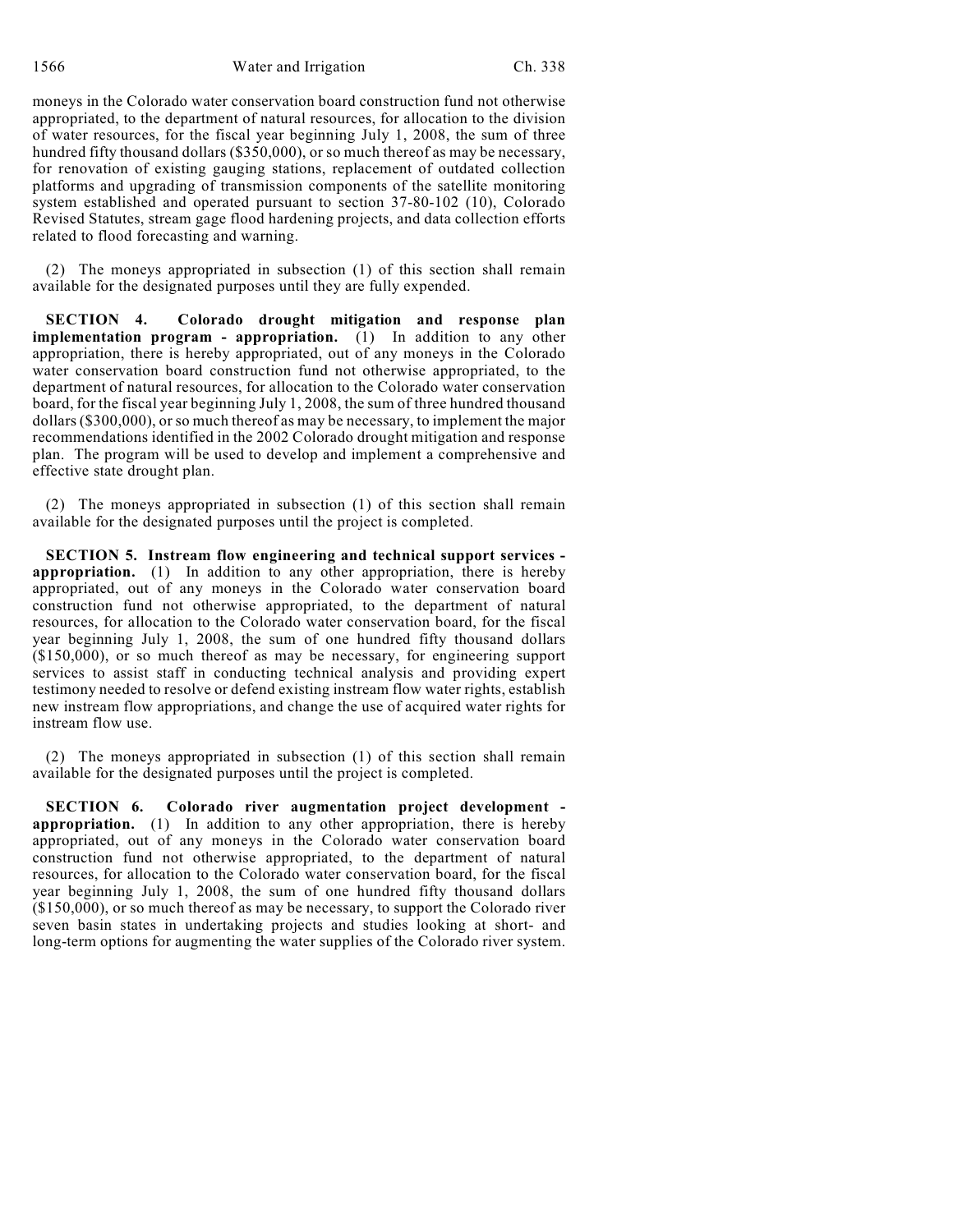As projects are identified, the Colorado river seven basin states have agreed to cost share in the efforts of which these funds will provide Colorado's share.

(2) The moneys appropriated in subsection (1) of this section shall remain available for the designated purposes until the project is completed.

**SECTION 7. Colorado river compact and Mexican treaty issues appropriation.** (1) In addition to any other appropriation, there is hereby appropriated, out of any moneys in the Colorado water conservation board construction fund not otherwise appropriated, to the department of natural resources, for allocation to the Colorado water conservation board, for the fiscal year beginning July 1, 2008, the sum of one hundred fifty thousand dollars (\$150,000), or so much thereof as may be necessary, for operating expenses and activities of Colorado's representatives associated with either participation or monitoring the Colorado river issues under the Mexican treaty, including the development of shortage criteria for Mexico, Colorado river system augmentation opportunities, and protections for the Colorado river delta.

(2) The moneys appropriated in subsection (1) of this section shall remain available for the designated purposes until the project is completed.

**SECTION 8. Colorado river water availability study - continuation appropriation.** (1) In addition to any other appropriation, there is hereby appropriated, out of any moneys in the Colorado water conservation board construction fund not otherwise appropriated, to the department of natural resources, for allocation to the Colorado water conservation board, for the fiscal year beginning July 1, 2008, the sum of five hundred thousand dollars (\$500,000), or so much thereof as may be necessary, for the board to continue the model development phase of the Colorado water needs and alternatives analysis, otherwise known as the Colorado river water availability study, authorized in section 15 of Senate Bill 07-122. The board shall continue to work in full consultation with, and the active involvement of, the basin roundtables and shall continue to consider current and potential future in-basin consumptive and nonconsumptive needs. Further, it is expected that the board will request additional funding in future years to undertake the model implementation phase of the study and recommend whether additional studies or phases of study should be undertaken.

(2) The amounts appropriated in this section are in addition to amounts appropriated previously for the Colorado water needs and alternatives analysis. The moneys appropriated in subsection (1) of this section shall remain available for the designated purposes until the project is completed.

**SECTION 9. Continuation of the South Platte decision support system appropriation.** (1) In addition to any other appropriation, there is hereby appropriated, out of any moneys in the Colorado water conservation board construction fund not otherwise appropriated, to the department of natural resources, for allocation to the Colorado water conservation board, for the fiscal year beginning July 1, 2008, the sum of one million dollars (\$1,000,000), or so much thereof as may be necessary, for the board to continue development of the South Platte decision support system.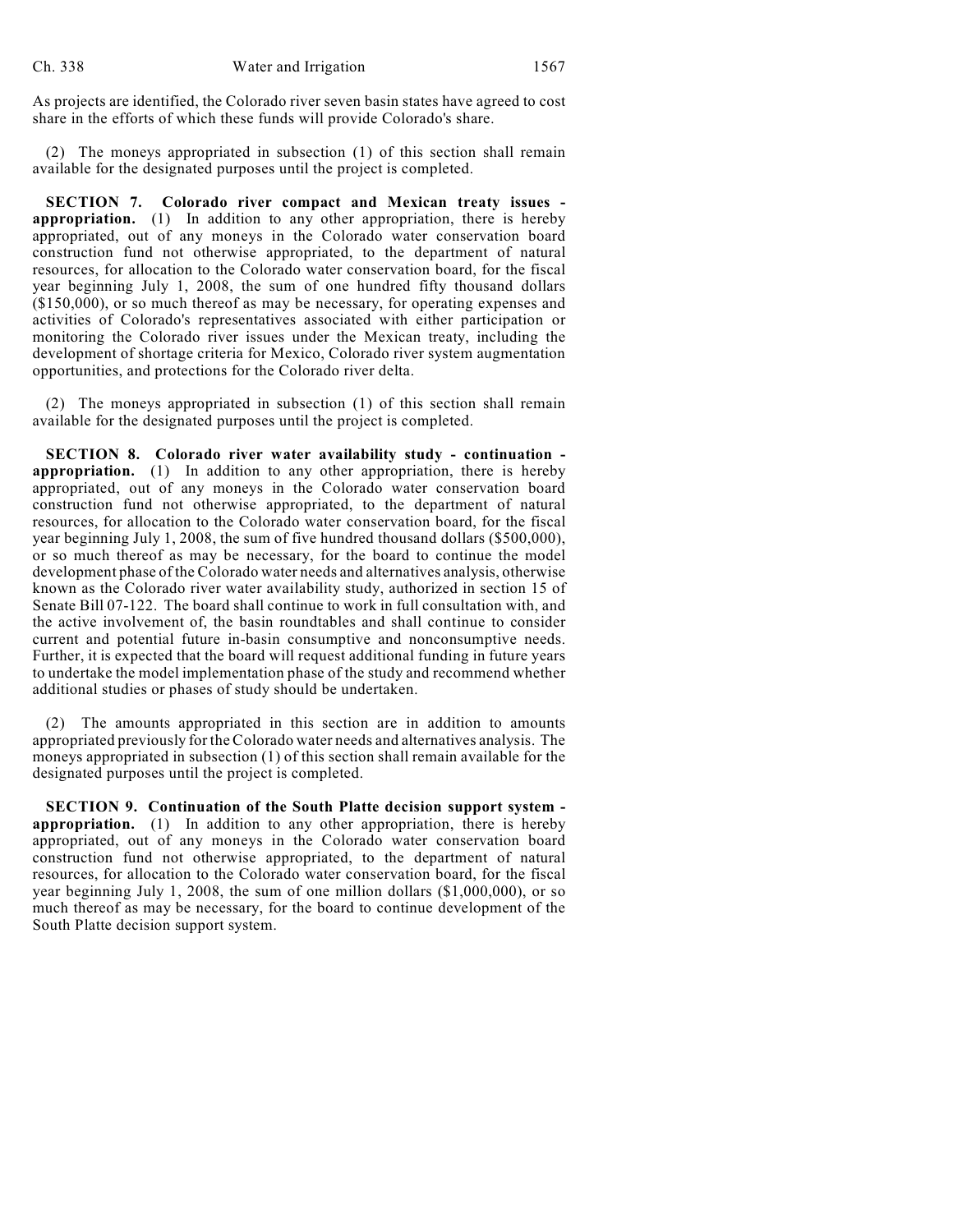(2) The amounts appropriated in this section are in addition to amounts appropriated previously for the South Platte decision support system. The moneys appropriated in subsection (1) of this section shall remain available for the designated purposes until the project is completed.

**SECTION 10. Colorado river compact - state water right administration issues and options study - appropriation.** (1) In addition to any other appropriation, there is hereby appropriated, out of any moneys in the Colorado water conservation board construction fund not otherwise appropriated, to the department of natural resources, for allocation to the Colorado water conservation board, for the fiscal year beginning July 1, 2008, the sum of five hundred thousand dollars (\$500,000), or so much thereof as may be necessary, for the board to undertake a study to identify issues associated with the administration of state water rights in the Colorado river basin under the terms of the Colorado river and upper Colorado river compacts, to evaluate options to avoid the curtailment of uses if at all possible, and to evaluate options for curtailing uses in Colorado in an equitable manner should the terms of the Colorado river compact fail to be met. The study is to be used by the state to look at options openly for avoiding curtailments if possible and by the state engineer to develop curtailment rules for use in water right administration should curtailments become necessary under the terms of the Colorado river compact.

(2) The moneys appropriated in subsection (1) of this section shall remain available for the designated purposes until the project is completed.

**SECTION 11. Restoration of flood response fund balance.** The state treasurer shall transfer a total of three hundred thousand dollars (\$300,000), or so much thereof as may be necessary, from the unreserved cash in the Colorado water conservation board construction fund to the flood response fund created in section 37-60-123.2, Colorado Revised Statutes, in order to restore the unencumbered balance in the flood response fund to three hundred thousand dollars (\$300,000).

**SECTION 12. Continuation of the Colorado floodplain map modernization program - appropriation.** (1) In addition to any other appropriation, there is hereby appropriated, out of any moneys in the Colorado water conservation board construction fund not otherwise appropriated, to the department of natural resources, for allocation to the Colorado water conservation board, for the fiscal year beginning July 1, 2008, the sum of five hundred thousand dollars (\$500,000), or so much thereof as may be necessary, in order to restore the unencumbered balance in the previously appropriated map modernization account to five hundred thousand dollars  $(\$500,000)$  and for the board to continue to assist with the preparation of revised and improved floodplain studies and maps for communities throughout Colorado and to participate in federally sponsored floodplain map modernization activities.

(2) The amounts appropriated in this section are in addition to amounts appropriated previously for the Colorado floodplain map modernization program. The moneys appropriated in subsection (1) of this section shall remain available for the designated purposes until the project is completed.

## **SECTION 13. Continuation of the Colorado flood decision support system**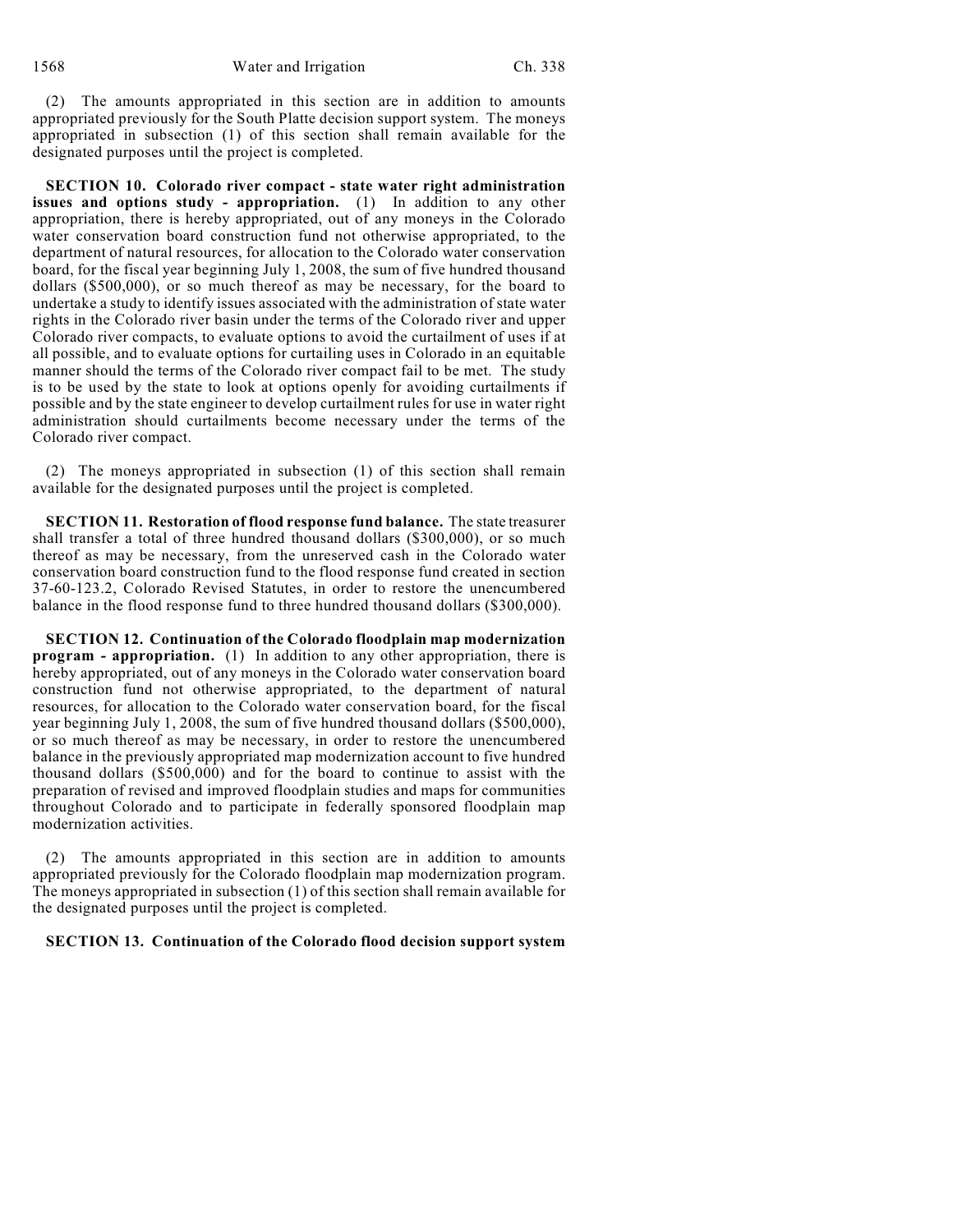**- appropriation.** (1) In addition to any other appropriation, there is hereby appropriated, out of any moneys in the Colorado water conservation board construction fund not otherwise appropriated, to the department of natural resources, for allocation to the Colorado water conservation board, for the fiscal year beginning July 1, 2008, the sum of two hundred fifty thousand dollars (\$250,000), or so much thereof as may be necessary, for the board to continue to develop a statewide flood decision support system in order to provide a clearinghouse of flood hazard information, timely and well organized flood outlook data products, weather modification information, stream restoration facts, levee and dam inventories, and other flood-related statistics to be used by a variety of engineers, floodplain managers, and emergency response agencies through an organized web site providing links between data sources, users, and state flood protection staff.

(2) The amounts appropriated in this section are in addition to amounts appropriated previously for the Colorado flood decision support system. The moneys appropriated in subsection (1) of this section shall remain available for the designated purposes until the project is completed.

**SECTION 14. Continuation of the weather modification program appropriation.** (1) In addition to any other appropriation, there is hereby appropriated, out of any moneys in the Colorado water conservation board construction fund not otherwise appropriated, to the department of natural resources, for allocation to the Colorado water conservation board, for the fiscal year beginning July 1, 2008, the sum of one hundred seventy-five thousand dollars (\$175,000), or so much thereof as may be necessary, for the board to continue to assist water conservation districts, water conservancy districts, and other water providers with the development of cloud seeding programs that provide benefits to all beneficial uses of water through snowpack enhancement.

(2) The amounts appropriated in this section are in addition to amounts appropriated previously for the weather modification program. The moneys appropriated in subsection (1) of this section shall remain available for the designated purposes until the project is completed.

**SECTION 15. Continuation of the Cache La Poudre river floodway project - appropriation.** (1) In addition to any other appropriation, there is hereby appropriated, out of any moneys in the Colorado water conservation board construction fund not otherwise appropriated, to the department of natural resources, for allocation to the Colorado water conservation board, for the fiscal year beginning July 1, 2008, the sum of one hundred fifty thousand dollars (\$150,000), or so much thereof as may be necessary, for the board to continue to participate in a floodplain improvement feasibility study along the Cache La Poudre river in the city of Greeley. The purposes of the study are to define specific improvement projects to reduce flood damage, restore the riparian environment, create recreation opportunities, improve water quality, and other associated environmental watershed and floodplain enhancements.

(2) The amounts appropriated in this section are in addition to amounts appropriated previously for the Cache La Poudre river floodway project. The moneys appropriated in subsection (1) of this section shall remain available for the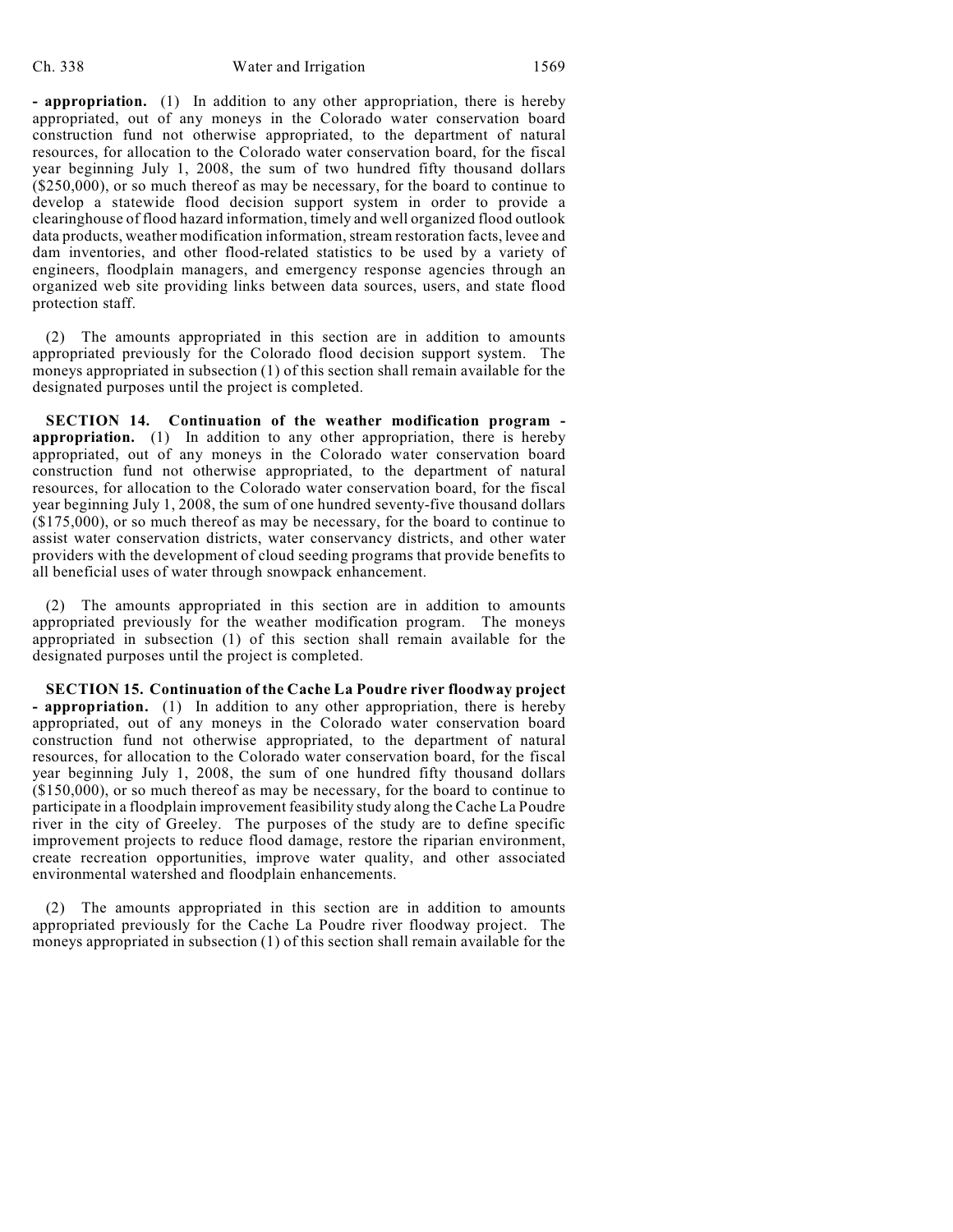designated purposes until the project is completed.

**SECTION 16. Climate change effects on Colorado water resources study appropriation.** (1) In addition to any other appropriation, there is hereby appropriated, out of any moneys in the Colorado water conservation board construction fund not otherwise appropriated, to the department of natural resources, for allocation to the Colorado water conservation board, for the fiscal year beginning July 1, 2008, the sum of one hundred thousand dollars (\$100,000), or so much thereof as may be necessary, for the board to begin developing and implementing a water adaptation strategy to address potential impacts from climate change and variability on Colorado's water resources. The study will include an analysis of how climate may change in the future and how that may affect the resource upon which the water industry depends.

(2) The moneys appropriated in subsection (1) of this section shall remain available for the designated purposes until the project is completed.

**SECTION 17. Purgatoire river channel capacity and improvement study appropriation.** (1) In addition to any other appropriation, there is hereby appropriated, out of any moneys in the Colorado water conservation board construction fund not otherwise appropriated, to the department of natural resources, for allocation to the Colorado water conservation board, for the fiscal year beginning July 1, 2008, the sum of fifty thousand dollars (\$50,000), or so much thereof as may be necessary, for the board to participate with the Purgatoire river water conservancy district and the United States Army corps of engineers in a study to determine the actual safe channel capacity of, and remedial measures for, the Purgatoire river downstream of Trinidad dam.

(2) The moneys appropriated in subsection (1) of this section shall remain available for the designated purposes until the project is completed.

**SECTION 18. Arkansas river basin water quality baseline study appropriation.** (1) In addition to any other appropriation, there is hereby appropriated, out of any moneys in the Colorado water conservation board construction fund not otherwise appropriated, to the department of natural resources, for allocation to the Colorado water conservation board, for the fiscal year beginning July 1, 2008, the sum of one hundred thousand dollars (\$100,000), or so much thereof as may be necessary, for the board to participate with the southeastern Colorado water conservancy district and the United States geological survey to develop a reliable water quality data network for the Arkansas river basin.

(2) The moneys appropriated in subsection (1) of this section shall remain available for the designated purposes until the project is completed.

**SECTION 19. Wild and scenic rivers study - appropriation.** (1) In addition to any other appropriation, there is hereby appropriated, out of any moneys in the Colorado water conservation board construction fund not otherwise appropriated, to the department of natural resources, for allocation to the Colorado water conservation board, for the fiscal year beginning July 1, 2008, the sum of four hundred thousand dollars (\$400,000), or so much thereof as may be necessary, for the board to work with stakeholders within the state of Colorado to explore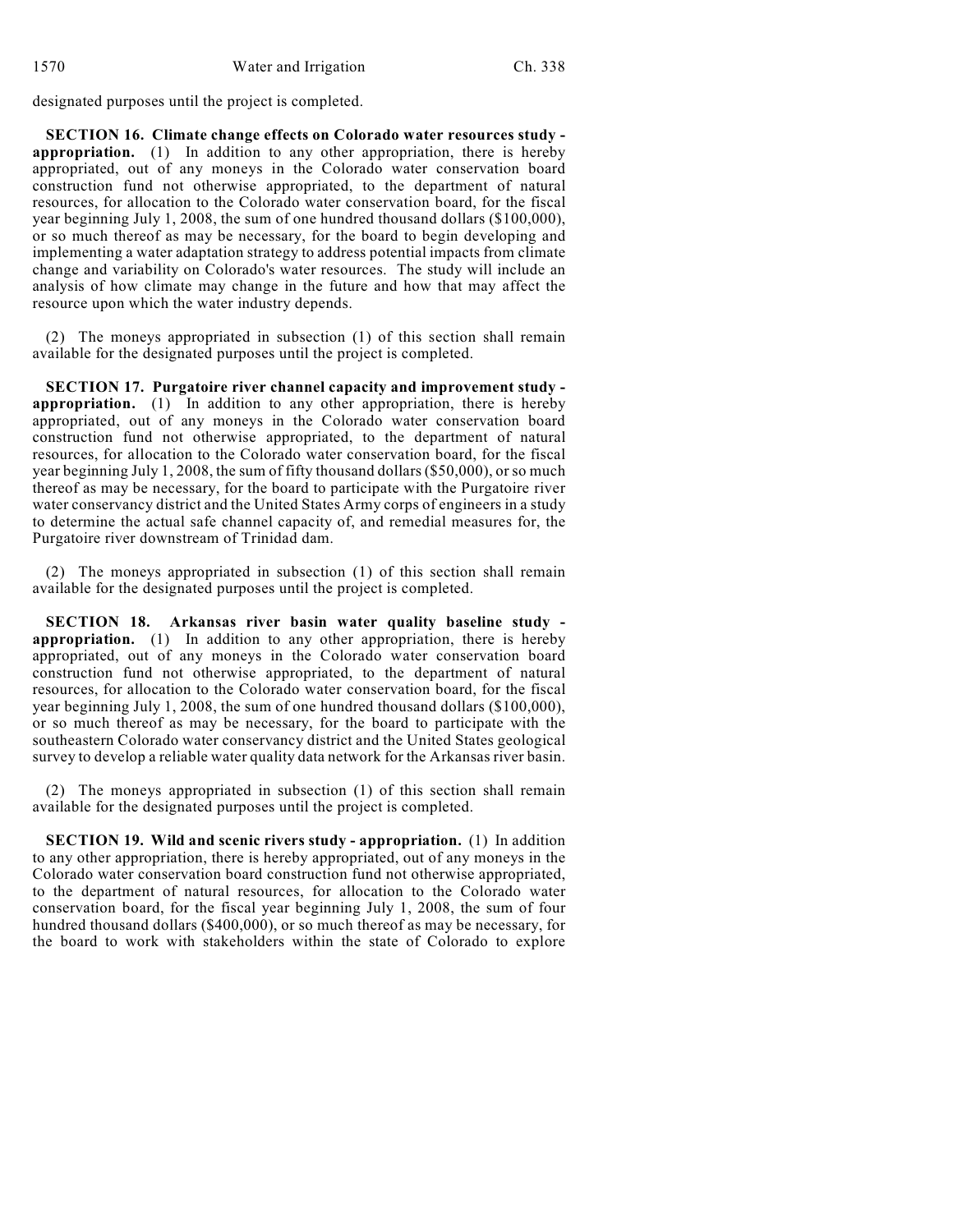alternatives to wild and scenic designation and to explore alternatives that would fall within the wild and scenic designation process.

(2) The moneys appropriated in subsection (1) of this section shall remain available for the designated purposes until the project is completed.

**SECTION 20. High resolution gridded sublimation estimate study appropriation.** (1) In addition to any other appropriation, there is hereby appropriated, out of any moneys in the Colorado water conservation board construction fund not otherwise appropriated, to the department of natural resources, for allocation to the Colorado water conservation board, for the fiscal year beginning July 1, 2008, the sum of sixty-five thousand dollars (\$65,000), or so much thereof as may be necessary, for the board to participate with the United States geological survey in a study to provide high resolution estimates of processes that remove moisture from snowpack by developing and testing a relatively low-cost network of instruments for measuring snowpack moisture losses in the Colorado river watershed and in the headwaters of the South Platte river basin. The study will have broad applicability to other Colorado river basins and the results will be used to more accurately estimate watershed runoff.

(2) The moneys appropriated in subsection (1) of this section shall remain available for the designated purposes until the project is completed.

**SECTION 21. Denver basin pumping optimization model - appropriation.** (1) In addition to any other appropriation, there is hereby appropriated, out of any moneys in the Colorado water conservation board construction fund not otherwise appropriated, to the department of natural resources, for allocation to the Colorado water conservation board, for the fiscal year beginning July 1, 2008, the sum of eighty-four thousand dollars (\$84,000), or so much thereof as may be necessary, for the board to participate with the United States geological survey in performing ground water flow modeling to optimize pumping locations and rates with respect to model-computed water level declines and storage depletions of the Denver basin aquifer system. The modeling will be used to develop pumping scenarios that minimize water level declines to extend the useful life of aquifers.

(2) The moneys appropriated in subsection (1) of this section shall remain available for the designated purposes until the project is completed.

**SECTION 22. Agricultural water conservation clearinghouse and canal efficiency study - appropriation.** (1) In addition to any other appropriation, there is hereby appropriated, out of any moneys in the Colorado water conservation board construction fund not otherwise appropriated, to the department of natural resources, for allocation to the Colorado water conservation board, for the fiscal year beginning July 1, 2008, the sum of thirty thousand dollars (\$30,000), or so much thereof as may be necessary, for the board to participate with the Colorado water resources research institute in developing an internet web-based searchable database of agricultural water conservation information and to develop management strategies for Sago pondweed, a submersed aquatic plant causing problems in irrigation canals along the front range of Colorado.

(2) The moneys appropriated in subsection (1) of this section shall remain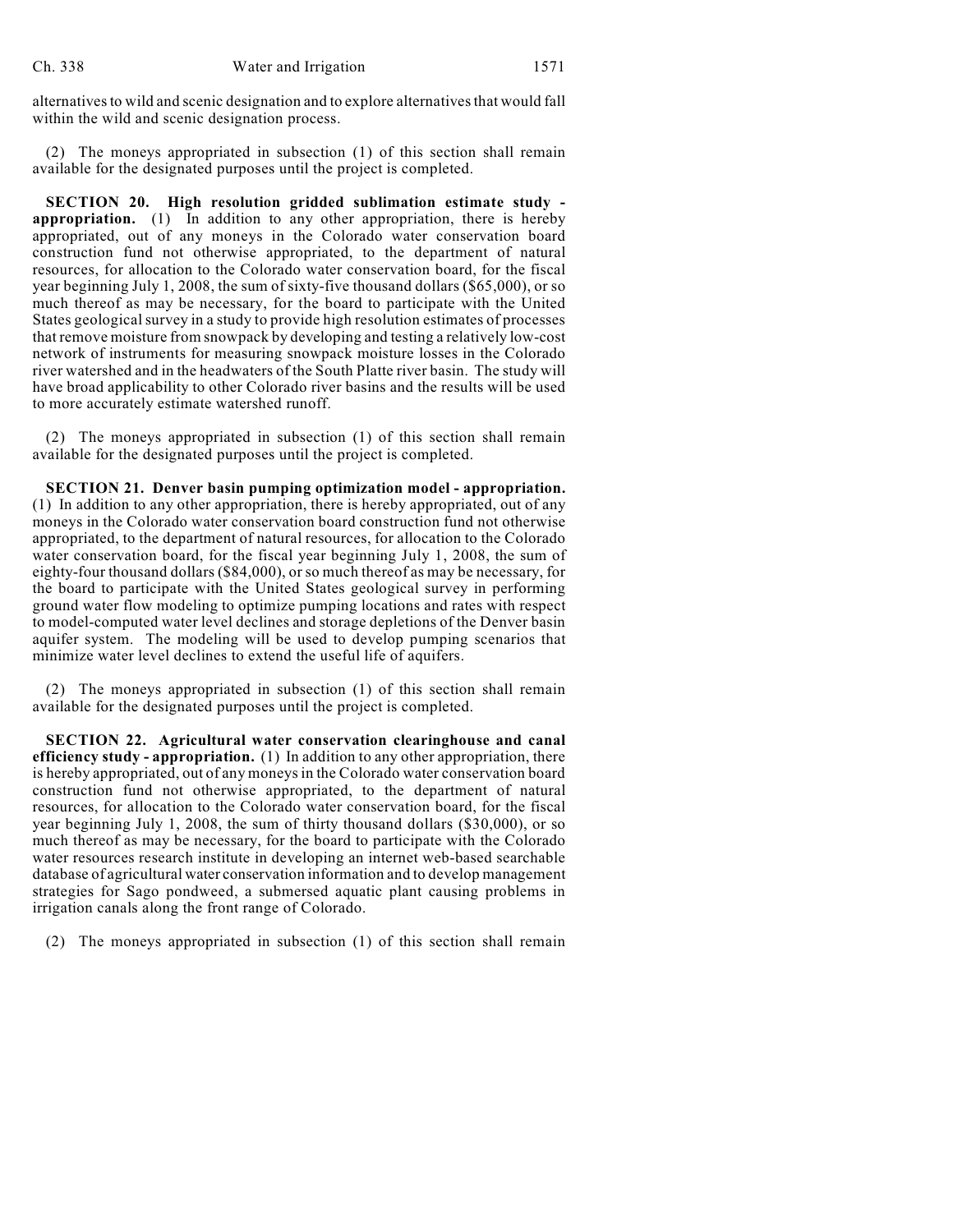available for the designated purposes until the project is completed.

**SECTION 23. Estimated 2005 water use in Colorado - appropriation.** (1) In addition to any other appropriation, there is hereby appropriated, out of any moneys in the Colorado water conservation board construction fund not otherwise appropriated, to the department of natural resources, for allocation to the Colorado water conservation board, for the fiscal year beginning July 1, 2008, the sum of sixty-seven thousand dollars (\$67,000), or so much thereof as may be necessary, for the board to participate with the United States geological survey to present the 2005 Colorado water-use data compiled for the national water use information program of the United States geological survey in a published report specifically for Colorado. The board will develop in cooperation with the geological survey a detailed project scope of work to ensure that the published data is in a useful format that can be used in the Colorado decision support system and other Colorado water conservation board activities.

(2) The moneys appropriated in subsection (1) of this section shall remain available for the designated purposes until the project is completed.

**SECTION 24.** Subsection (1) of section 15 of chapter 224, Session Laws of Colorado 2005, is amended to read:

Section 15. **Oak creek flood control mitigation feasibility study appropriation.** (1) In addition to any other appropriation, there is hereby appropriated, out of any moneys in the Colorado water conservation board construction fund not otherwise appropriated, to the Colorado water conservation board, for the fiscal year beginning July 1, 2005, the sum of one hundred sixty-seven thousand dollars (\$167,000), or so much thereof as may be necessary, for the board to participate with the city of Florence, Colorado, in the Oak creek reservoir FLOOD CONTROL MITIGATION feasibility study to be prepared by the United States Army corps of engineers. Other participating entities include the town of Coal Creek, the town of Rockvale, and the town of Williamsburg.

**SECTION 25.** Article 60 of title 37, Colorado Revised Statutes, is amended BY THE ADDITION OF A NEW SECTION to read:

**37-60-120.1. Chatfield reservoir reallocation project - authority - repeal.** (1) IN ORDER TO PROMOTE THE GENERAL WELFARE AND SAFETY OF THE CITIZENS OF THIS STATE AND UTILIZE REALLOCATED STORAGE SPACE AVAILABLE IN THE FEDERAL FLOOD CONTROL PROJECT KNOWN AS CHATFIELD RESERVOIR, THE BOARD HAS UNDERTAKEN THE CHATFIELD RESERVOIR REALLOCATION PROJECT, REFERRED TO IN THIS SECTION AS THE "PROJECT", IN COORDINATION AND COOPERATION WITH A LOCAL COALITION AND WITH PARTICIPANTS WHO HAVE EXECUTED LETTERS OF COMMITMENT WITH THE BOARD. THE IMPLEMENTATION OF THE PROJECT WILL RESULT IN BENEFITS TO SOUTH PLATTE RIVER WATER USERS AND THE DOWNSTREAM ENVIRONMENT WITHOUT ADVERSELY IMPACTING OTHER RIVER BASINS. THE IMPLEMENTATION OF THE PROJECT WILL REQUIRE THE BOARD TO CONTRACT WITH THE UNITED STATES ARMY CORPS OF ENGINEERS, REFERRED TO IN THIS SECTION AS THE "CORPS", TO HOLD AND ALLOCATE STORAGE SPACE IN THE RESERVOIR AND TO UNDERTAKE SUBSTANTIAL ACTIVITIES RELATED TO THE MITIGATION OF ENVIRONMENTAL AND RECREATION IMPACTS CAUSED BY THE INCREASE IN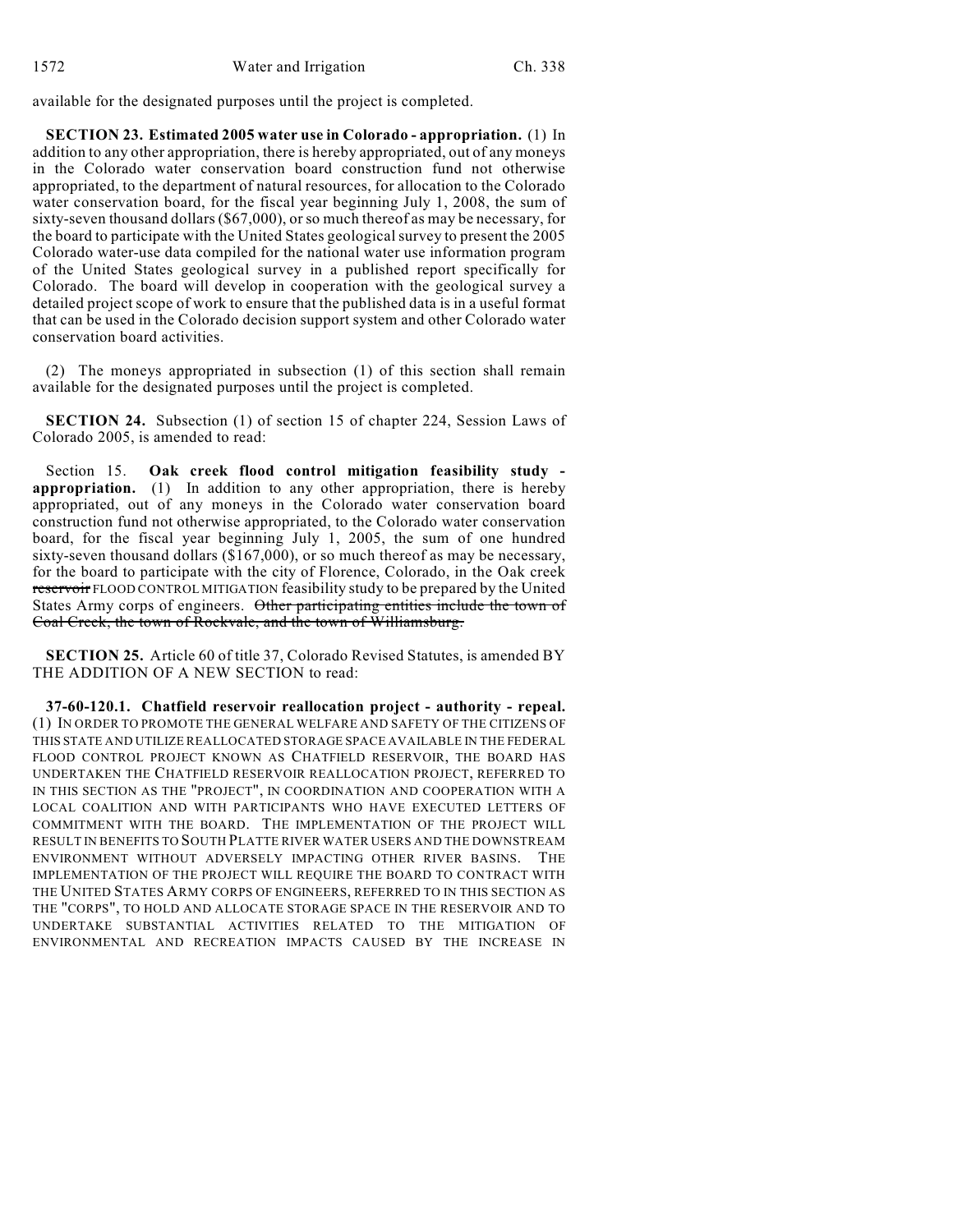## RESERVOIR WATER LEVELS.

(2) THE BOARD IS HEREBY AUTHORIZED TO ACT AS AN AGENT OF THE PROJECT PARTIES TO IMPLEMENT THIS SECTION. THROUGH AN AGENCY FUND THE BOARD MAY COLLECT AND DISBURSE MONEY FROM ANY ENTITY TO IMPLEMENT THE PROJECT AND TO MEET THE OBLIGATIONS CONTAINED IN AN INTERGOVERNMENTAL AGREEMENT, PROJECT PARTNERSHIP AGREEMENT, OR OTHER CONTRACT, REFERRED TO IN THIS SECTION AS AN "AGREEMENT", WITH THE CORPS OR OTHER ENTITY THAT IS REQUIRED TO IMPLEMENT THE PROJECT. NOTWITHSTANDING ANY OTHER LAW, INCLUDING SECTION 24-30-1303, C.R.S., THE BOARD AND THE DEPARTMENT OF NATURAL RESOURCES ACTING THROUGH ITS AGENCIES SHALL HAVE THE AUTHORITY TO ENTER INTO ANY AGREEMENT WITH THE CORPS OR OTHER ENTITIES, INCLUDING CONSULTANTS AND CONTRACTORS, THAT IN THE BOARD'S DISCRETION IS NECESSARY TO IMPLEMENT THE PROJECT; HOWEVER, SUFFICIENT FUNDS SHALL HAVE BEEN MADE AVAILABLE TO THE BOARD FOR SUCH PURPOSES. THE AUTHORITY GRANTED BY THIS SUBSECTION (2) INCLUDES: THE ABILITY TO HOLD STORAGE SPACE IN THE RESERVOIR; TO CONTRACT WITH, AND ALLOCATE STORAGE TO, LOCAL ENTITIES WHO WILL UTILIZE THE RESERVOIR STORAGE SPACE; TO UNDERTAKE MITIGATION AND LONG-TERM OPERATION AND MAINTENANCE OF THE PROJECT; TO PAY THE COSTS OF STORAGE OR OTHER NECESSARY EXPENSES; AND TO OTHERWISE IMPLEMENT THE PROJECT. THE BOARD HAS THE EXPRESS AUTHORITY, IN EQUITABLE PARTNERSHIP WITH THE PARTICIPANTS, TO UNDERTAKE SUCH ACTION AS IS NECESSARY, INCLUDING THE AWARD OF CONTRACTS TO PUBLIC AND PRIVATE ENTITIES, TO UNDERTAKE MITIGATION CONSTRUCTION AND LONG-TERM OPERATION AND MAINTENANCE AND RELATED ACTIVITIES; TO LEASE, SUBLEASE, OR ASSIGN STORAGE SPACE RIGHTS; AND TO OTHERWISE EFFECTUATE THE STORAGE OF WATER IN THE RESERVOIR. IN THE EVENT OF A CONFLICT BETWEEN THE APPLICATION OF STATE OR FEDERAL LAW OR RULES, INCLUDING CHAPTER 3 OF THE STATE FISCAL RULES IN EXISTENCE AS OF THE EFFECTIVE DATE OF THIS SECTION, FEDERAL LAWS AND RULES SHALL APPLY.

(3) THIS SECTION IS REPEALED, EFFECTIVE AT THE END OF THE PROJECT. SUCH REPEAL SHALL NOT AFFECT THE VALIDITY OF ANY ACTION TAKEN PURSUANT TO THIS SECTION. THE DIRECTOR OF THE BOARD SHALL, IN WRITING, PROMPTLY NOTIFY THE STATE TREASURER AND THE REVISOR OF STATUTES WHEN THE PROJECT IS COMPLETED.

**SECTION 26. Chatfield reservoir reallocation project - appropriation.** (1) In addition to any other appropriation, there is hereby appropriated, out of any moneys in the Colorado water conservation board construction fund not otherwise appropriated, to the department of natural resources, for allocation to the board, for the fiscal year beginning July 1, 2008, the sum of two million dollars (\$2,000,000), or so much thereof as may be necessary, to implement the project. The moneys appropriated in this section shall remain available for the designated purposes until the project is completed.

(2) Any remaining balance from the moneys appropriated in this section shall revert to the Colorado water conservation board construction fund at the end of the project.

**SECTION 27.** The introductory portion to 37-92-102 (3), Colorado Revised Statutes, is amended to read: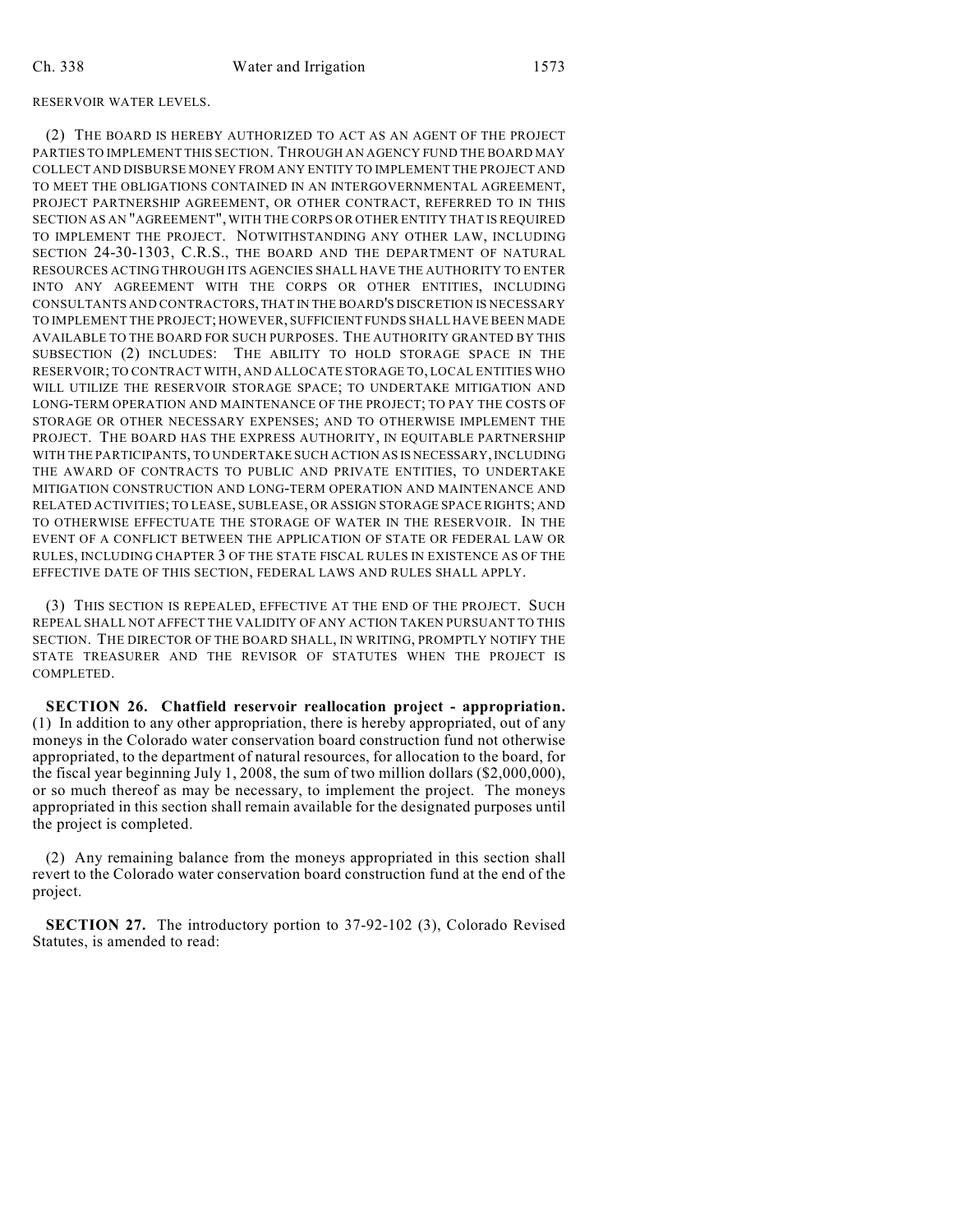**37-92-102. Legislative declaration - basic tenets of Colorado water law.** (3) Further recognizing the need to correlate the activities of mankind with some reasonable preservation of the natural environment, the Colorado water conservation board is hereby vested with the exclusive authority, on behalf of the people of the state of Colorado, to appropriate in a manner consistent with sections 5 and 6 of article XVI of the state constitution, such waters of natural streams and lakes as the board determines may be required for minimum stream flows or for natural surface water levels or volumes for natural lakes to preserve the natural environment to a reasonable degree. In the adjudication of water rights pursuant to this article and other applicable law, no other person or entity shall be granted a decree adjudicating a right to water or interests in water for instream flows in a stream channel between specific points, or for natural surface water levels or volumes for natural lakes, for any purpose whatsoever. The board also may acquire, by grant, purchase, donation, bequest, devise, lease, exchange, or other contractual agreement, from or with any person, including any governmental entity, such water, water rights, or interests in water in such amount as the board determines is appropriate for stream flows or for natural surface water levels or volumes for natural lakes to preserve or improve the natural environment to a reasonable degree. At the request of any person, including any governmental entity, the board shall determine in a timely manner, not to exceed one hundred twenty days unless further time is granted by the requesting person or entity, what terms and conditions it will accept in a contract or agreement for such acquisition. Any contract or agreement executed between the board and any person or governmental entity that provides water, water rights, or interests in water to the board shall be enforceable by either party thereto as a water matter under this article, according to the terms of the contract or agreement. The board may not accept a donation of water rights that either would require the removal of existing infrastructure without approval of the current owner of such infrastructure or that were acquired by condemnation. The board may use any funds available to it other than the construction fund created in section 37-60-121, for acquisition of water rights and their conversion to instream flow rights. The board may initiate such applications as it determines are necessary or desirable for utilizing water, water rights, or interests in water appropriated, acquired, or held by the board, including applications for changes of water rights, exchanges, or augmentation plans. Prior to the initiation of any such appropriation or acquisition, the board shall request recommendations from the division of wildlife and the division of parks and outdoor recreation. The board also shall request recommendations from the United States department of agriculture and the United States department of the interior. Nothing in this article shall be construed as authorizing any state agency to acquire water by eminent domain or to deprive the people of the state of Colorado of the beneficial use of those waters available by law and interstate compact. Nothing in this subsection (3) shall impact section 37-60-121 (2.5). Any appropriation made pursuant to this subsection (3) shall be subject to the following principles and limitations:

**SECTION 28.** Article 60 of title 37, Colorado Revised Statutes, is amended BY THE ADDITION OF A NEW SECTION to read:

**37-60-123.7. Acquisitions of water for instream flows.** (1) IN ADDITION TO ANY OTHER MONEYS APPROPRIATED FROM THE COLORADO WATER CONSERVATION BOARD CONSTRUCTION FUND, UP TO ONE MILLION DOLLARS IN THE FUND ARE CONTINUOUSLY APPROPRIATED TO THE BOARD ANNUALLY TO PAY FOR THE COSTS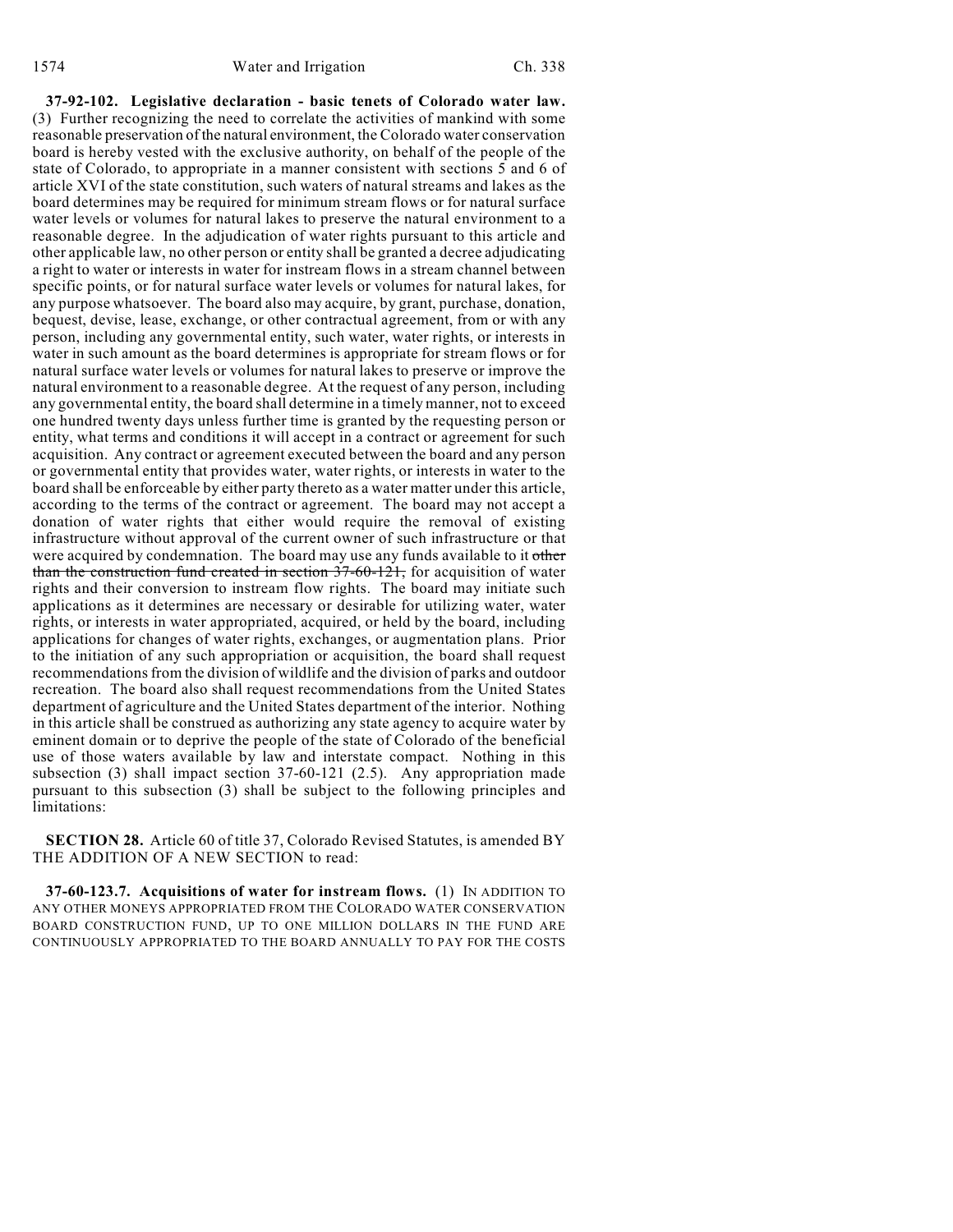## Ch. 338 Water and Irrigation 1575

OF ACQUIRING WATER, WATER RIGHTS, AND INTERESTS IN WATER FOR INSTREAM FLOW USE. THE TOTAL AMOUNT OF SUCH CONTINUOUS APPROPRIATION THAT IS UNENCUMBERED IN ANY FISCAL YEAR SHALL NOT EXCEED ONE MILLION DOLLARS. THE PRIMARY PRIORITY FOR EXPENDITURES OF THESE REVENUES SHALL BE THE COSTS OF WATER ACQUISITIONS FOR EXISTING OR NEW INSTREAM FLOW WATER RIGHTS TO PRESERVE THE NATURAL ENVIRONMENT TO A REASONABLE DEGREE. THESE REVENUES ALSO MAY BE USED IN LIMITED CIRCUMSTANCES FOR THE COSTS OF WATER ACQUISITIONS TO PRESERVE THE NATURAL ENVIRONMENT OF SPECIES THAT HAVE BEEN LISTED AS THREATENED OR ENDANGERED UNDER STATE OR FEDERAL LAW, OR ARE CANDIDATE SPECIES OR ARE LIKELY TO BECOME CANDIDATE SPECIES, SUPPORT WILD AND SCENIC ALTERNATIVE MANAGEMENT PLANS, OR PROVIDE FEDERAL REGULATORY CERTAINTY.

(2) PRIOR TO ANY EXPENDITURE OF FUNDS UNDER THIS SECTION, THE BOARD SHALL ADOPT CRITERIA AND GUIDELINES REGARDING ITS IMPLEMENTATION OF THIS SPENDING AUTHORITY. THE BOARD SHALL APPROVE ANY EXPENDITURE OF FUNDS PURSUANT TO THIS SECTION. WITHIN THREE MONTHS AFTER THE END OF ANY FISCAL YEAR DURING WHICH THE SPENDING AUTHORITY CREATED PURSUANT TO THIS SECTION IS EXERCISED, THE BOARD SHALL REPORT TO THE GENERAL ASSEMBLY REGARDING HOW SUCH SPENDING AUTHORITY WAS EXERCISED.

**SECTION 29. Tamarisk control cost-sharing grant program appropriation.** (1) In addition to any other appropriation, there is hereby appropriated, out of any moneys in the severance tax trust fund operational account not otherwise appropriated, to the department of natural resources, for allocation into the Colorado water conservation board construction fund, for the fiscal year beginning July 1, 2008, the sum of one million dollars (\$1,000,000), or so much thereof as may be necessary, for the board to finance a tamarisk control cost-sharing grant program.

(2) The moneys appropriated in subsection (1) of this section shall remain available for the designated purposes until the project is completed and shall not be subject to the two-year reserve requirement contained in section 39-29-109 (1) (c) (III) (A), Colorado Revised Statutes.

**SECTION 30.** The introductory portion to 37-60-126 (4), Colorado Revised Statutes, is amended to read:

**37-60-126. Water conservation and drought mitigation planning - programs - relationship to state assistance for water facilities - guidelines - water efficiency grant program - repeal.** (4) A plan developed by a covered entity pursuant to subsection (2) of this section shall, at a minimum, consider INCLUDE A FULL EVALUATION OF the following plan elements:

**SECTION 31.** Section 7 (1) of chapter 352, Session Laws of Colorado 2007, is amended to read:

Section 7. **Arkansas river basin decision support system feasibility study appropriation.** (1) In addition to any other appropriation, there is hereby appropriated, out of any moneys in the Colorado water conservation board construction fund not otherwise appropriated, to the department of natural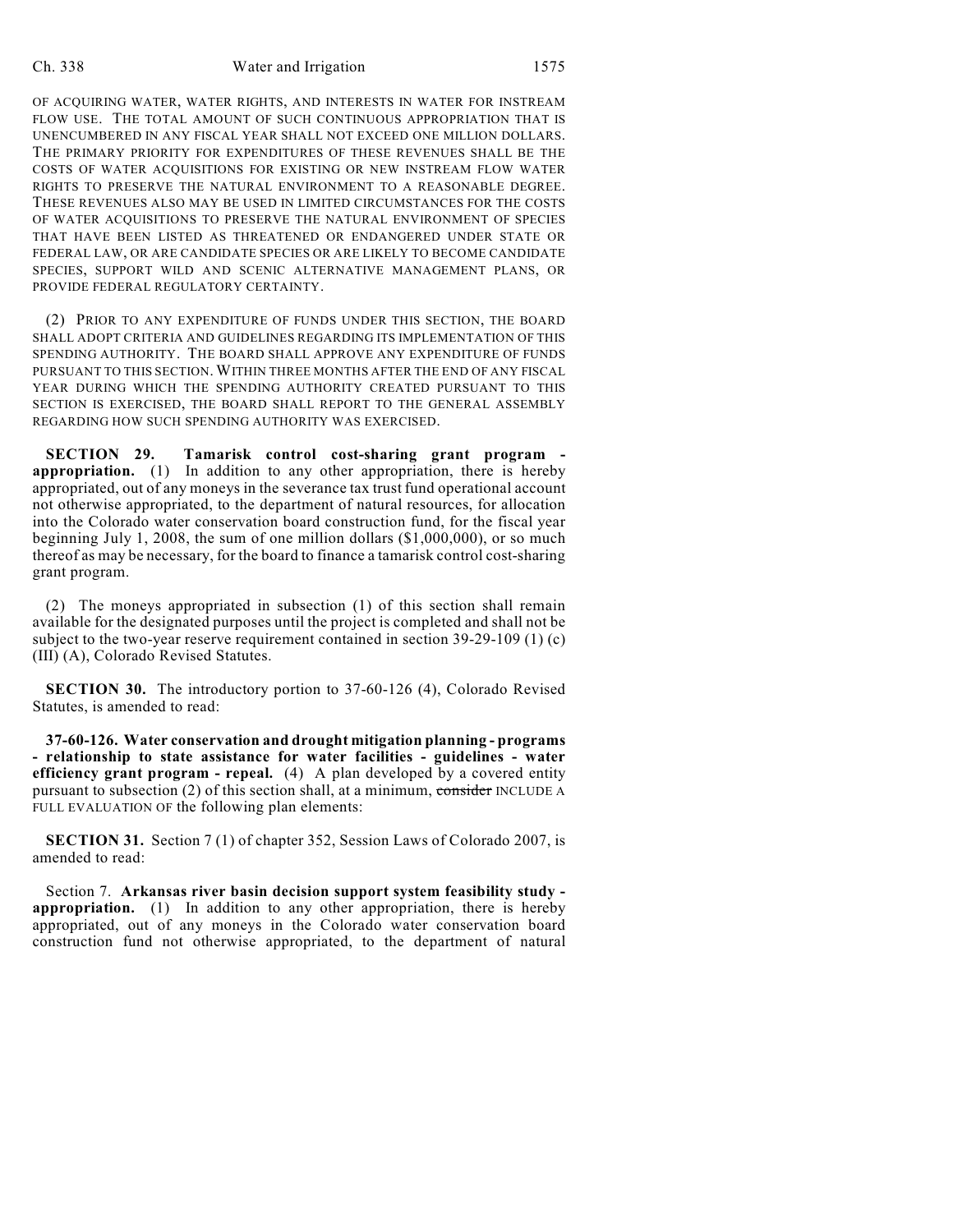1576 Water and Irrigation Ch. 338

resources, for allocation to the Colorado water conservation board, for the fiscal year beginning July 1, 2007, the sum of two hundred thousand dollars (\$200,000), or so much thereof as may be necessary, for the board to complete a feasibility study for a decision support system in the upper Arkansas river basin. upstream of Pueblo reservoir. The study shall determine the feasibility of developing a decision support system for the upper Arkansas river basin, taking into account the basin-specific needs and water resource challenges and shall identify the scope, functions, and elements of the decision support system as well as the data needs, costs, and schedule to develop the decision support system.

**SECTION 32.** The introductory portion to section 2 (1) of House Bill 08-1346, enacted at the Second Regular Session of the Sixty-sixth General Assembly, is amended to read:

Section 2. **Water project loan authorizations from the severance tax trust fund perpetual base account.** (1) Pursuant to section  $39-29-109$  (1) (a) (I) SECTION 39-29-109 (2) (a), Colorado Revised Statutes, the Colorado water conservation board is hereby authorized to loan moneys from the severance tax trust fund perpetual base account to enable the construction of the following water resources projects with the following priority:

**SECTION 33.** 39-29-109.3 (2), Colorado Revised Statutes, as enacted by House Bill 08-1398, enacted at the Second Regular Session of the Sixty-sixth General Assembly, is amended BY THE ADDITION OF A NEW PARAGRAPH to read:

**39-29-109.3. Operational account of the severance tax trust fund - repeal.** (2) Subject to the requirements of subsections (3) and (4) of this section, if the general assembly chooses not to spend up to one hundred percent of the moneys in the operational account as specified in subsection (1) of this section, the state treasurer shall transfer the following:

(l) (I) TO THE COLORADO WATER CONSERVATION BOARD CONSTRUCTION FUND CREATED IN SECTION 37-60-121 (1), C.R.S., FOR THE BOARD TO FINANCE A TAMARISK CONTROL COST-SHARING GRANT PROGRAM, FOR THE STATE FISCAL YEAR COMMENCING JULY 1, 2008, ONE MILLION DOLLARS.

(II) THIS PARAGRAPH (l) IS REPEALED, EFFECTIVE JULY 1, 2010.

**SECTION 34.** Section 29 of House Bill 08-1346, enacted at the Second Regular Session of the Sixty-sixth General Assembly, is amended to read:

Section 29. **Tamarisk control cost-sharing grant program - appropriation.** (1) In addition to any other appropriation, there is hereby appropriated, out of any moneys in the severance tax trust fund operational account COLORADO WATER CONSERVATION BOARD CONSTRUCTION FUND not otherwise appropriated, to the department of natural resources, for allocation to the Colorado water conservation board, construction fund, for the fiscal year beginning July 1, 2008, the sum of one million dollars (\$1,000,000), or so much thereof as may be necessary, for the board to finance a tamarisk control cost-sharing grant program.

(2) The moneys appropriated in subsection (1) of this section shall remain